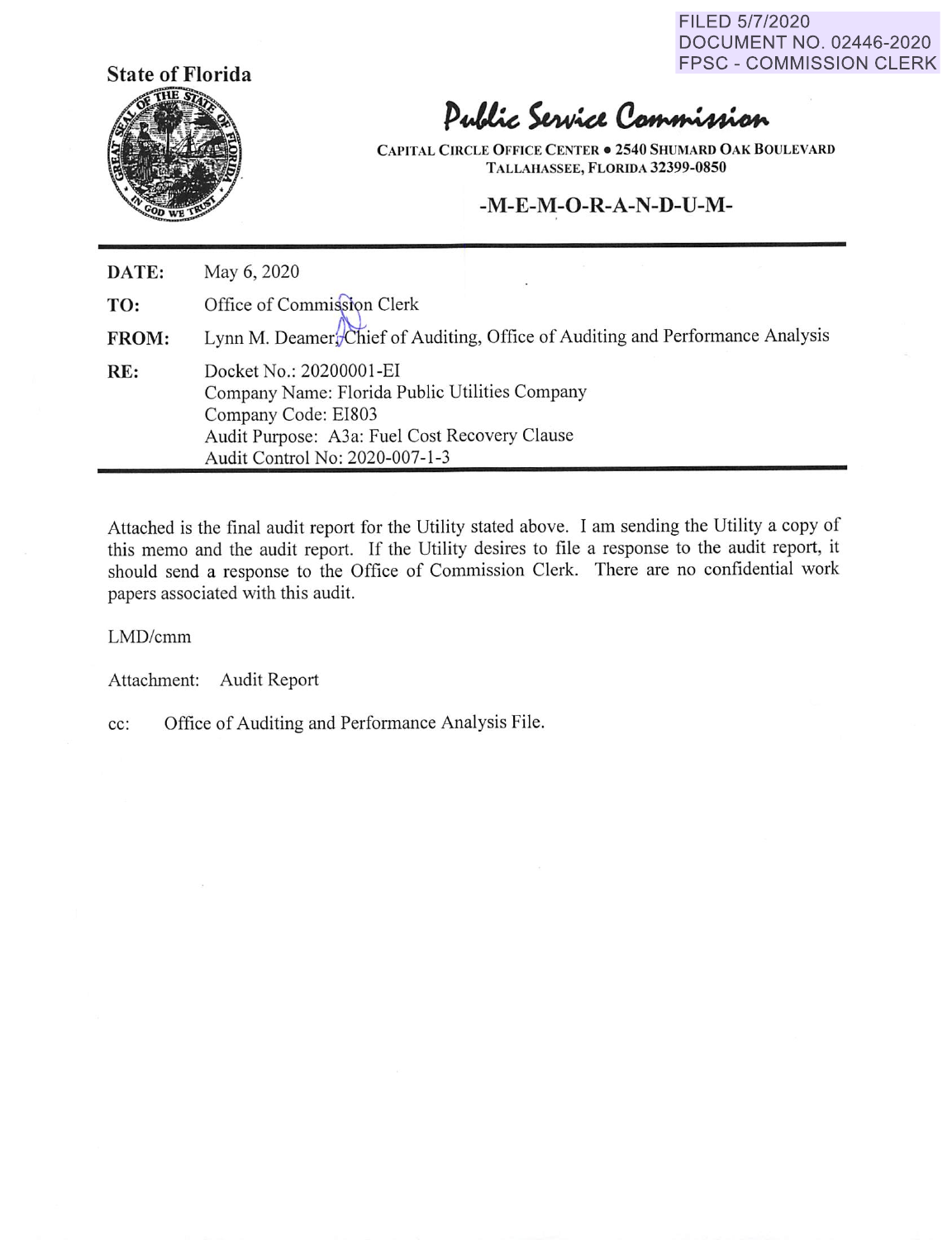

# **Public Service Commission**

Office of Auditing and Performance Analysis Bureau of Auditing Tallahassee District Office

## **Auditor's Report**

Florida Public Utilities Company Fuel and Purchased Power Cost Recovery Clause

## **Twelve Months Ended December 31, 2019**

Docket No. 20200001 -EI Audit Control No. 2020-007-1-3 **April 27, 2020** 

Thomas Wolff Audit Manager

Marisa N. Glover Reviewer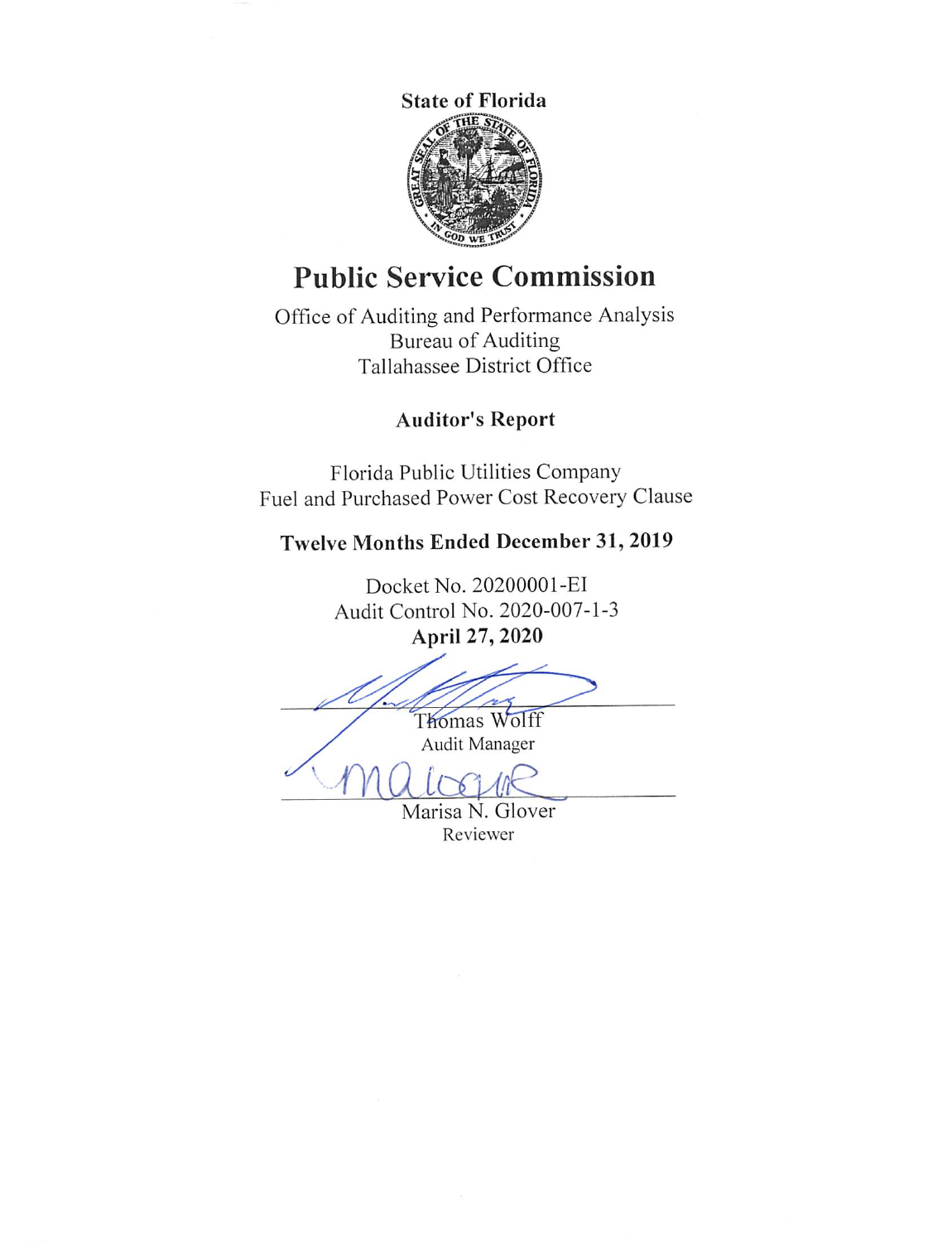# Table of Contents

| <b>Audit Findings</b> |  |
|-----------------------|--|
| Exhibit               |  |

 $\ddot{\phantom{1}}$ 

 $\mathcal{L}$ 

 $\overline{a}$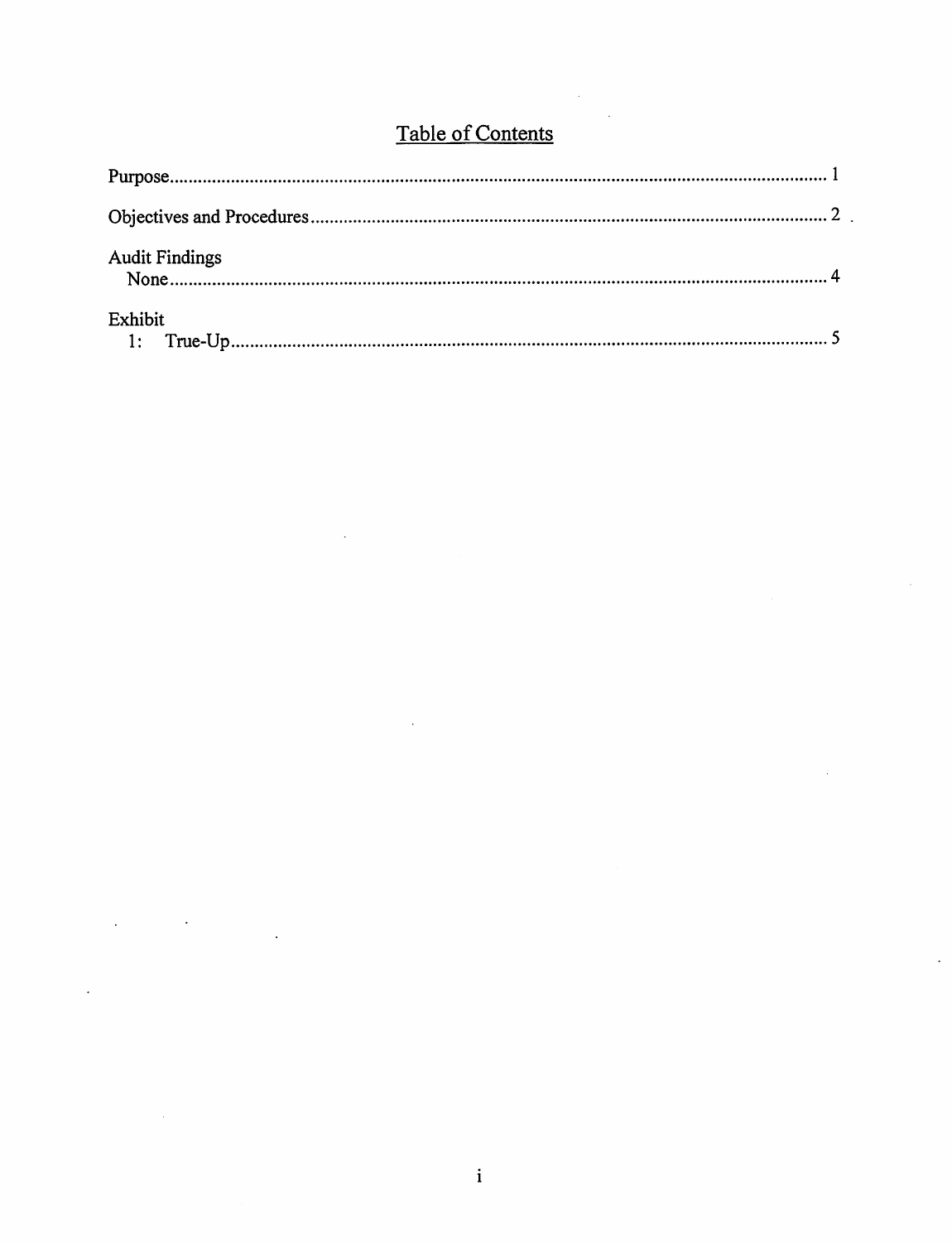#### Purpose

To: Florida Public Service Commission

We have performed the procedures described later in this report to meet the objectives set forth by the Division of Accounting and Finance in its audit service request dated January 2, 2020. We have applied these procedures to the attached summary exhibit and to several related schedules prepared by Florida Public Utilities Company in support of its 2019 filing for the Fuel and Purchased Power Cost Recovery Clause in Docket No. 20200001-EI.

The report is intended only for internal Commission use.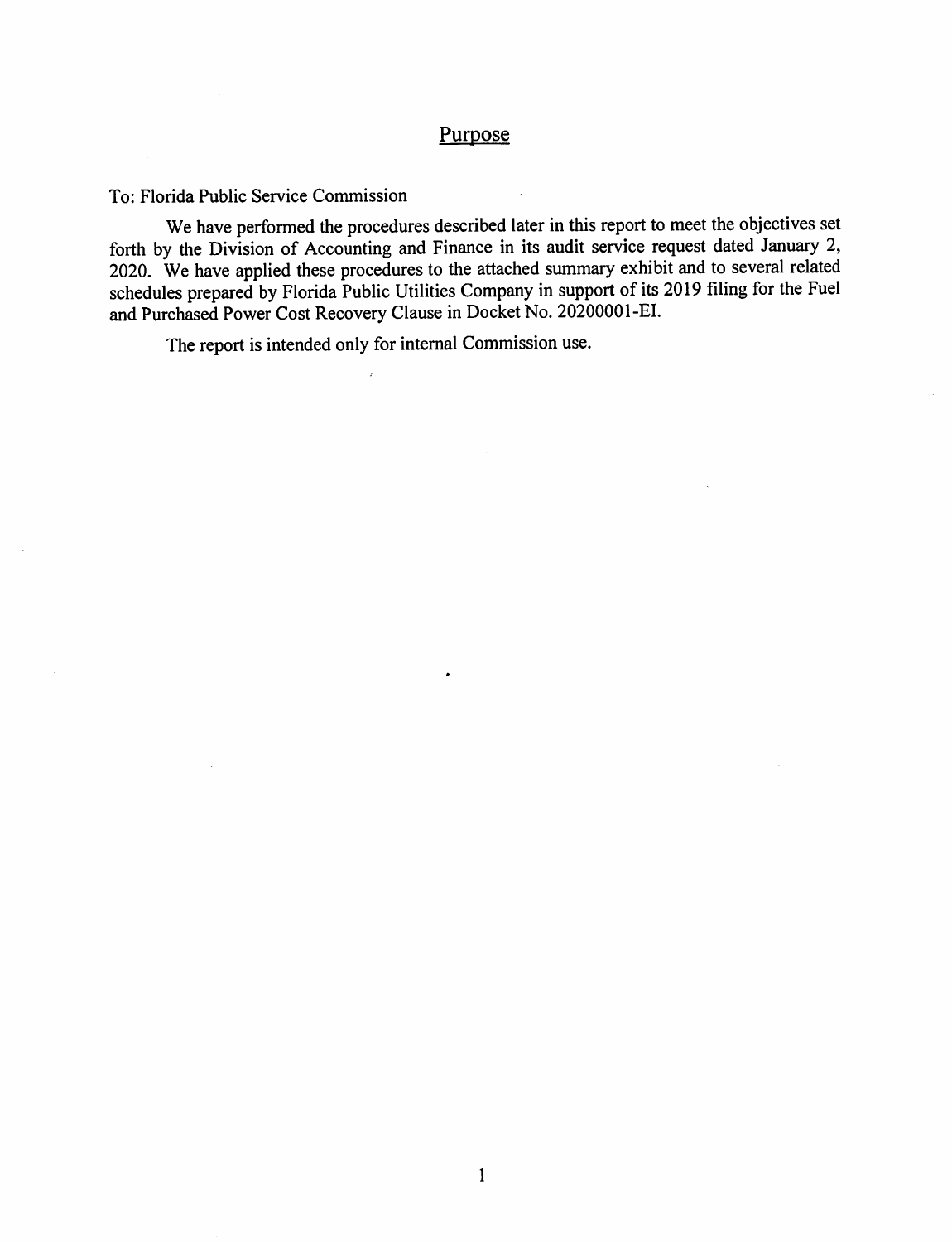## Objectives and Procedures

## **General**

#### Definition

FPUC/Utility refers to the Florida Public Utilities Company.

FAC refers to the Fuel and Purchased Power Cost Recovery Clause.

## **Revenue**

**Objectives:** The objectives were to determine the actual Kilowatt Hours (KWH) sold for the period January 1, 2019, through December 31, 2019 and whether FPUC applied the Commission approved cost recovery factor to actual KWH sales for the FAC.

**Procedures:** We computed revenues using the factors in Order No. PSC-2018-0610-FOF-EI, issued December 26, 2018 and actual KWH sales from the Fuel Revenue Reports and reconciled them to the general ledger and filing. We selected a random sample of residential and commercial customers' bills for the period and recalculated each to verify the use of the correct tariff rate. No exceptions were noted.

## **Expense**

Objectives: The objectives were to determine whether expenses listed on the FAC filing are supported by adequate documentation and that the expenses are appropriately recoverable through the FAC and meet the criteria in Order 14546, issued July 8, 1985. In addition, we were to determine whether the energy payments to qualifying facilities are based on the appropriate standard offer or negotiated contract rate.

**Procedures:** We traced expenses in the filing to the general ledger. We judgmentally selected a sample of 2019 expenses for testing. The source documentation for selected items was reviewed to ensure the expense was related to the FAC and that the expense was charged to the correct account. No exceptions were noted.

#### **True-up**

**Objective:** The objective was to determine if the True-Up and Interest Provision as filed on Schedule C-1 was properly calculated.

**Procedures:** We traced the December 31, 2018, True-Up Provision to the Commission Order. We recalculated the True-Up and Interest Provision amounts as of December 31, 2019, using the Commission approved beginning balance as of December 31, 2018, the Non-financial Commercial Paper rates, and the 2019 FAC revenues and costs. No exceptions were noted.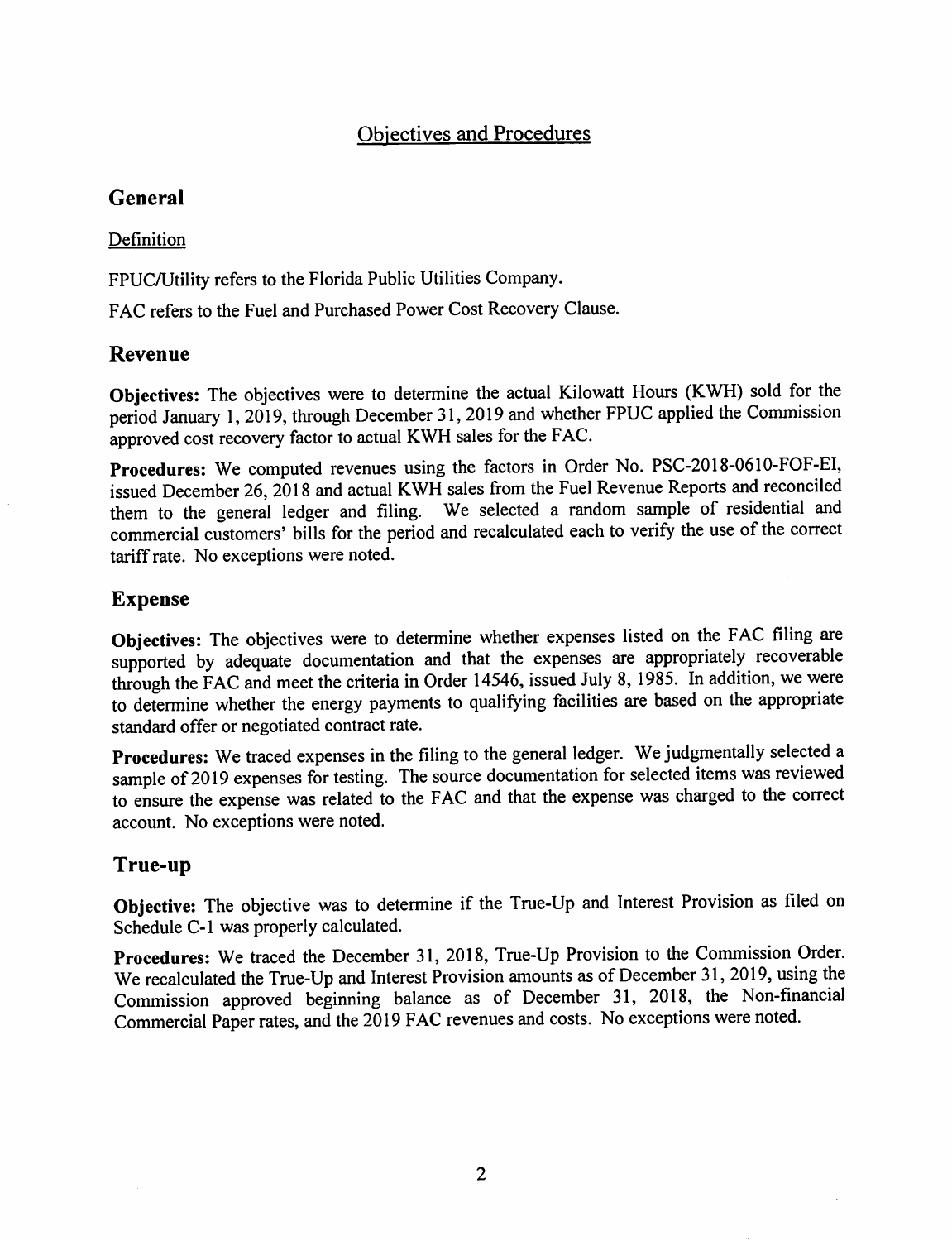#### **Analytical Review**

**Objectives:** The objective was to perform an analytical review of the Utility's FAC Revenues and Expenses to determine if there were any material changes or inconsistencies from the prior year.

**Procedures:** We compared 2019 to 2018 revenues and expenses. There was a 16.97% increase Non-Fuel Revenues between 2018 and 2019 and a 40.43% decrease in Special Costs/Other Fuel Related Costs from 2018 and 2019. The 16.97% increase was due to Total Sales Revenues for January 2019 being estimated based on January 2018 data. Costs were lowered due to residual adjustments pertaining to the hurricane. The 40.43% decrease was due to work being performed and completed by outside companies in 2018 which made the costs significantly higher in 2018 than 2019.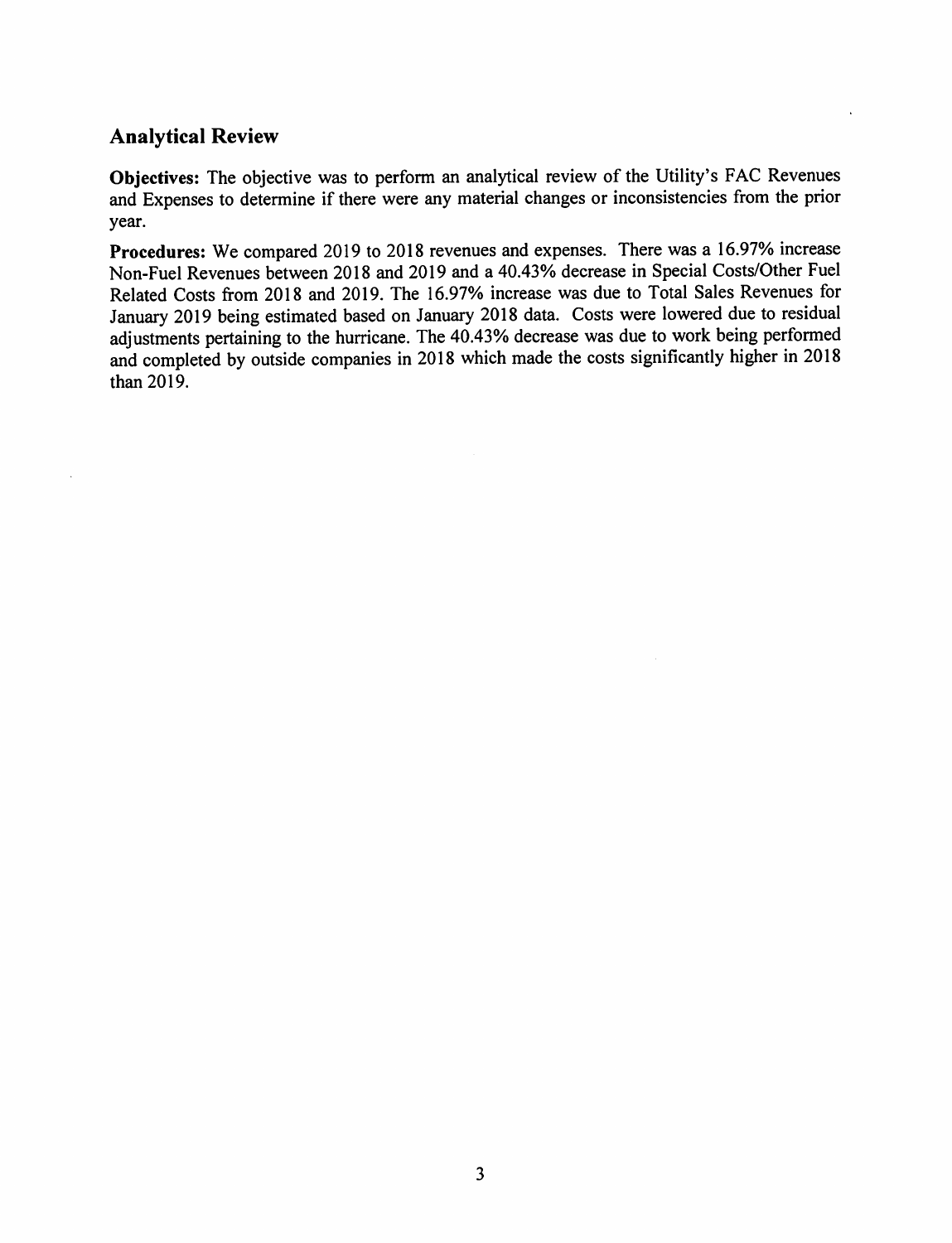Audit Findings

 $\overline{4}$ 

**None**